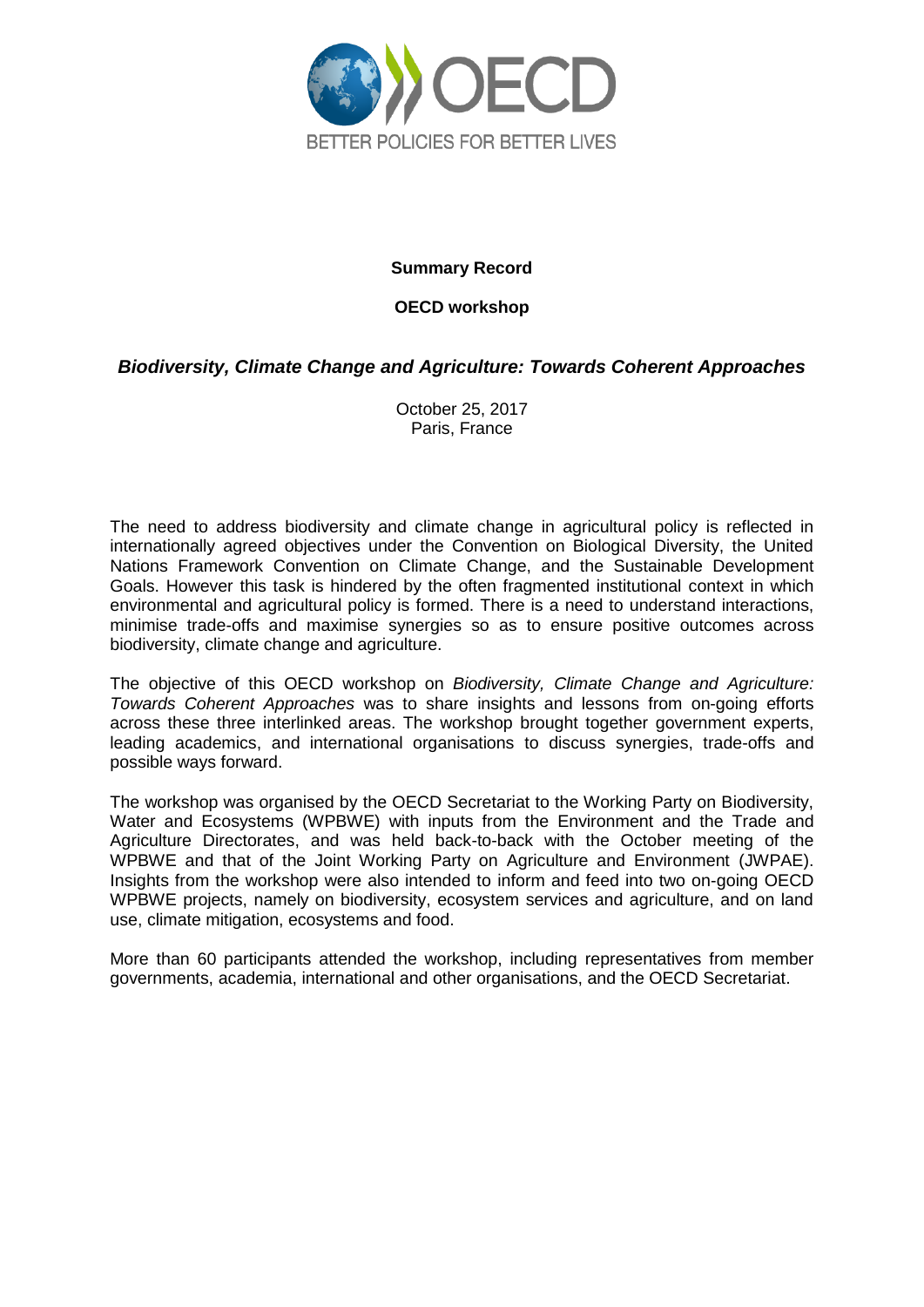## **Opening session: Introduction and welcoming remarks**

**Katia Karousakis**, Biodiversity Team Leader, OECD Environment Directorate and moderator for the workshop, welcomed delegates from both the Working Party on Biodiversity, Water and Ecosystems (WPBWE) and those of the Joint Working Party on Agriculture and Environment (JWPAE). She noted that the issues of biodiversity, climate change and agriculture are strongly interlinked and that it is an area of mutual interest across these two OECD Working Parties, where further synergies across the two communities can be fostered.

**Simon Buckle**, Head of Climate, Biodiversity and Water Division, OECD Environment Directorate, provided the opening presentation on **biodiversity, climate change and agriculture**, highlighting some of the key linkages (current and projected) between these areas and how they are intimately connected. While ecosystems provide critical services including carbon sinks, they are being lost to land use change associated with agriculture. Greenhouse gas emissions from agriculture, forestry and land use (AFOLU) set the boundaries for the pace and scale of mitigation action in other sectors to achieve the Paris temperature goal and bioenergy combined with carbon capture and sequestration provides a potentially critical technology for so-called "negative emissions". The need for more coherent approaches was presented in the context of the Sustainable Development Goals.

**Guilluame Gruere**, Senior Agricultural Policy Analyst, OECD Trade and Agriculture Directorate, provided **an overview of key issues linking agriculture to climate change and biodiversity,** from an agriculture policy perspective. He noted that agriculture generates negative and in some case positive impacts on biodiversity and greenhouse gas emissions, but that the sector is also facing large risks associated with climate change and biodiversity loss. He highlighted that specific policies have been trying to address these different aspects most often separately, noting also that core agriculture policies may not always be coherent with these objectives. He provided some examples of recent JWPAE work in these areas, noting in particular that the OECD agri-environment indicators data is currently being updated and will be available shortly.

## **Session 1: Biodiversity impacts of excessive input use in agriculture and policy responses**

**Overview of pesticide and fertilisers trends and policies in OECD countries.** *Megha Sud, Biodiversity Team, OECD Environment Directorate*, provided an overview of the biodiversity, ecosystem and human health impacts of excessive pesticide<sup>1</sup> and fertiliser use; trends in pesticide and fertilisers in OECD countries; and examples of policy responses adopted across several countries, namely Denmark and France for pesticides and Japan for fertilisers. The presentation drew on a draft OECD WPBWE paper on Biodiversity, ecosystems and agriculture.

 $<sup>1</sup>$  Including herbicides and fungicides.</sup>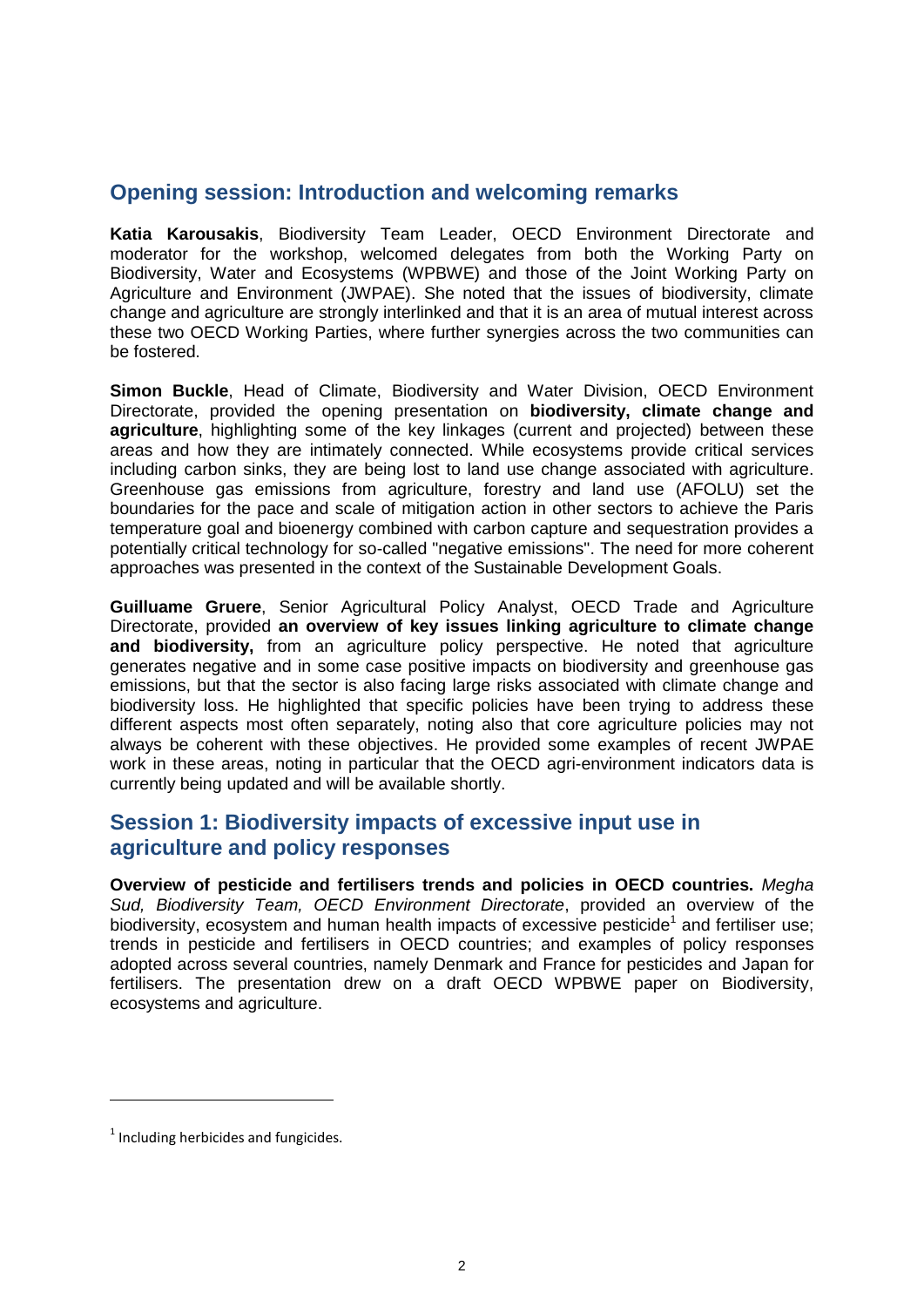**Pesticide pollution and experiences with policies in Sweden.** *Agneta Sundgren, Federation of Swedish Farmers (LRF)*, highlighted the various policy measures in place in Sweden, including national prohibitions on nematodes and post-harvest fungicide use on fruit and potatoes; restrictions on certain pesticides; mandatory training in pesticide use; information campaigns; and flat-rate taxes on pesticides. Despite some success in lowering pesticide use, it has been difficult to lower soil quantities of pesticides over time. She noted that Sweden has found it difficult to estimate impacts on biodiversity and there has been little evidence of reduced biodiversity risk as a result of the measures implemented. With respect to residues in water, Ms Sundgren noted that four surveillance zones have been monitored since 2004, where pesticides in surface water, groundwater and sediments are measured. Chemical substances have persisted in all of the monitoring sites over the period.

Clarification questions on the presentation included whether there was information on impacts on biodiversity over time (such as via the bird farmland indicator) in Sweden (Ireland). Ms. Sundgren indicated this data is not collected but that it is believed that biodiversity trends are on the decline. Chile asked whether it has been possible to identify cumulative effects of pesticides. Ms Sundgren responded indicating that there is a report on pesticide accumulation in water but that further information is not available. Switzerland asked whether there were links between pesticides sales data and the risk indicators. Ms Sundgren noted that overall, there is insufficient knowledge about how sales volumes affect health and biodiversity. Israel, noting human health problems with pesticides being used by the public for gardening and cleaning purposes, asked whether this was also an issue in Sweden. Ms Sundgren responded that this was not a problem due to strict permit requirements to purchase pesticides for gardening purposes.

The Netherlands asked whether there are policies in place in Sweden to encourage a shift to less harmful pesticides and whether there has been any progress with precision/smart farming. Ms. Sundgren responded that all the pesticides currently allowed in Sweden are believed to be safe. Farmers are provided with a lot of advice and support on how to use pesticides so as to avoid any harmful impacts such as resistance. Swedish universities are working on precision farming techniques, though not all farmers are using them yet. Mexico questioned the targeting of pesticides, and asked whether there were any unintended impacts of regulations. Ms Sundgren indicated that efforts are underway in Sweden to broaden and target monitoring in order to assess these issues. Austria asked whether Sweden publishes data on the use of pesticides (active substances), and if so, whether the information is made publicly available. Ms. Sundgren responded that Sweden does publish information on the chemicals of concern (active substances), but does not indicate individual pesticide products by name and the information is not sufficiently detailed to determine who uses the substance for what. The latest report from 2012 will be updated this year.

**The Danish policy mix to address the environmental impacts of fertilisers**. *Bror Andreas Christensen, Special Advisor, Ministry of Environment and Food*, highlighted that Denmark is a small country with a very intensive agricultural sector. For many years, policies focused on water quality, largely due to concern about the quality of drinking water from groundwater as well as eutrophication of coastal waters. Biodiversity has more recently also become a consideration. He noted that nitrogen use in Denmark increased between 1960 and 1984, but has generally been declining since, and that since 1985 a number of plans and policies are in place to try to address nitrogen and phosphorous pollution. A major intervention has been the Rural Development Programme (RDP) which in Denmark primarily is focused on addressing pollution, though there are benefits to biodiversity. Regulations to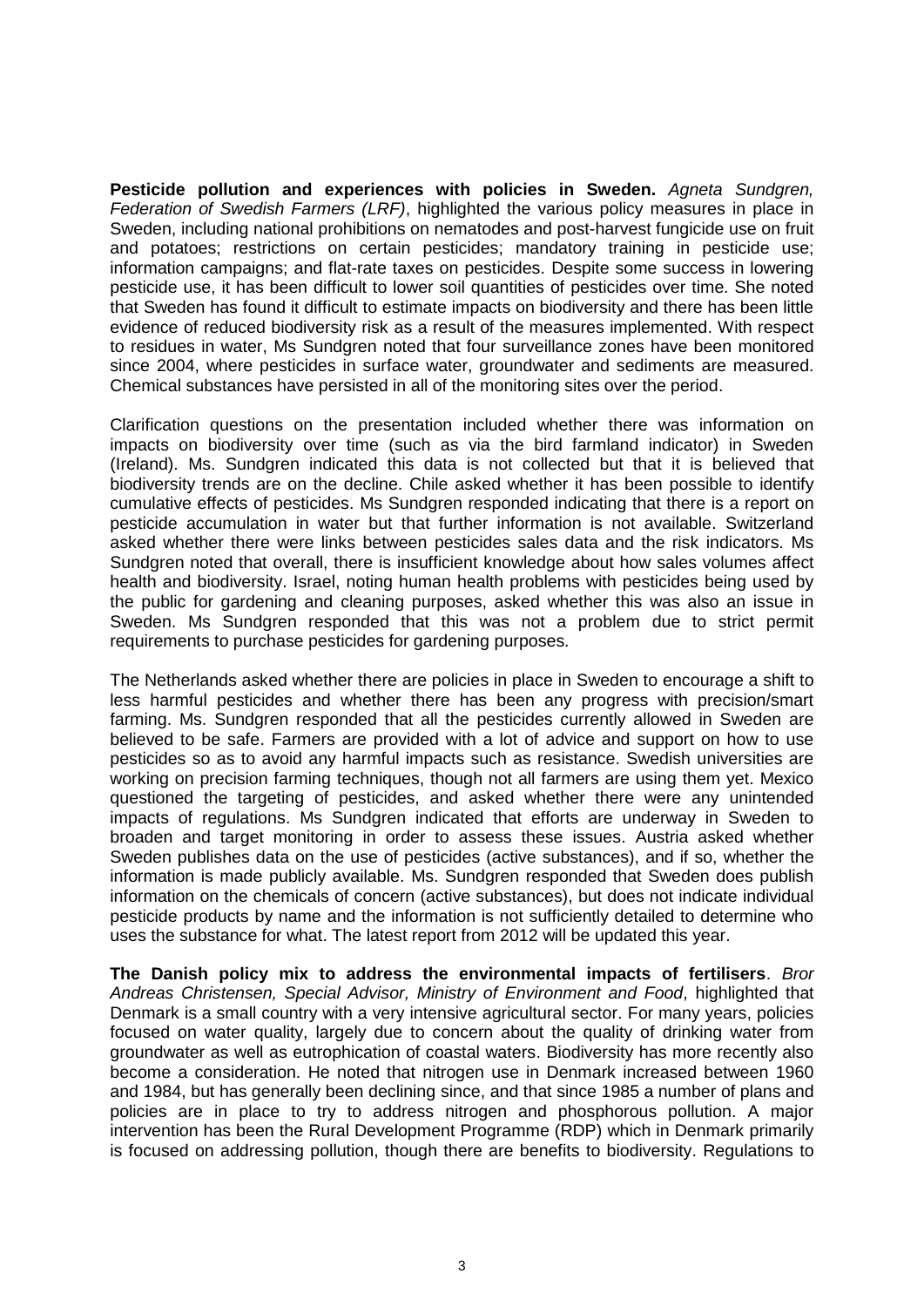reduce nutrient emissions have become, on average, more expensive per kg avoided over time. In the future, there will be a general regulation on nutrient use along with targeted regulations by area. The latter regulation will compensate farmers for reductions in fertiliser use.

## Q&A

Australia asked what type of consultation process was undertaken to determine the compensation relating to nutrient regulations. Mr. Christensen indicated that some compensation, for catch crops, has already been implemented. The consultation process was a long one, with a lot of negotiation, and often a sensitive political issue. With regard to the planned targeted site-specific regulations, Switzerland asked how farmers had reacted to being treated differently based on the characteristics of their catchments. Mr. Christensen indicated that the general standards were lowered a bit which allowed farmers to apply more fertilisers in some areas, but included compensation for farmers who were restricted to levels below the baseline. Sweden asked whether there had use of nitrogen fixing crops to replace fertilisers. Mr. Christensen responded that no nitrogen fixing crops are covered under the subsidy scheme on catch crops as they fix nitrogen in the soil rather than removing it. Farmers can use nitrogen fixing crops on a voluntary basis; currently only organic farmers are using these crops to substitute fertilisers as this is a generally more expensive measure than using fertilisers. Canada asked whether the compensation offered to farmers was timebound. Mr. Christensen responded that this was a political question and also depended on the EU's funding scheme. He noted that at present there is no political agreement post-2020, although this may become a measure under the new Common Agricultural Policy.

**Biodiversity impacts of fertilisers and policy responses in the United States.** *Shawn Carter, National Climate Change and Wildlife Science Center, U.S.G.S*., noted that nutrient restriction is generally undertaken via voluntary programmes administered under the United States Department of Agriculture (USDA). A key programme has been the Working Lands Programme, which provides incentives for environmental stewardship. He noted that, as in other countries, there has been little improvement in overall nutrient use over time. More targeted efforts however implemented in upstate New York and Iowa for example have shown promise. Mr. Carter concluded by highlighting the need for further research to clarify the links between fertiliser use and biodiversity impacts; more quantitative evaluation of the costs and benefits of nutrient management programmes; improved incentives and innovations in policy and precision agriculture; and a better understanding of co-benefits.

### Q&A

The United Kingdom asked whether the U.S. government provides any support to farmers to allow them to adopt technologies for the precision application of nutrients. Mr. Carter indicated that this was not the case and highlighted that investment in training and technical guidance has not kept pace with expenditure on subsidies. The Netherlands asked about how data is gathered and reported in the U.S. Mr. Carter explained that in terms of nutrient application, some of the specific practices are tracked at the state level, and that the U.S. Environmental Protection Agency has a good database for these. He noted there is no national database for biodiversity impacts but that this would be useful. On precision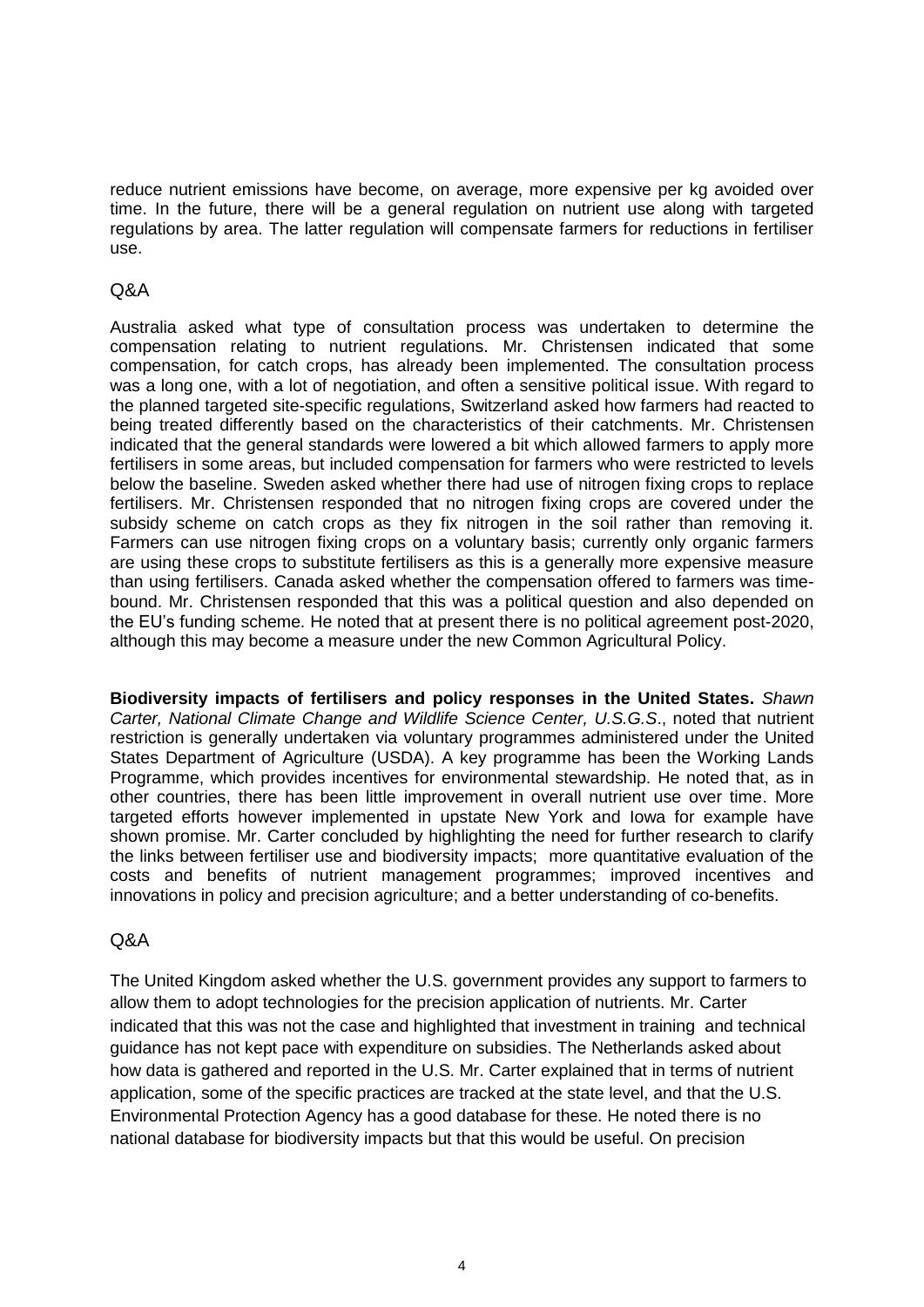agriculture, no payments are made for the provision of precision agriculture technologies, but some support is provided to improve farmers' understanding of opportunities.

# **Discussion in Session 1**

The United Kingdom pointed out that one issue that had not been raised in the presentations was the behavioural aspects and underlying motivations of producers and consumers. It was highlighted that in the context of encouraging tree planting on agricultural land in the U.K., financial incentives had not been effective until they had subsequently also been combined with information to farmers on how tree planting would also provide direct benefits in terms of agricultural productivity.

Following the presentation from Denmark, where it was noted that farmers have generally been supportive of policy initiatives, Israel noted that in their own experience, getting farmers on board was a lengthy process, requiring investment in education but that this also needed to be combined with regulation in order to effectuate change. The Netherlands pointed out that cultural factors and international trade were also important for farmers. In their experience, most farmers were averse to adopting new feed products with less phosphorous even though these had negligible downsides in terms of cost and efficacy. Moreover, countries which export a large portion of their agricultural production, world prices were a major decision factor.

European Union, DG AGR asked about whether farmers were motivated at all by the impacts their activities have at the global level, i.e., in terms of reaching international agreed targets, such as those under the Convention on Biological Diversity. Both Denmark and the U.S. indicated that these factors did not seem to be an important motivator for change, while local impacts on ecosystems were comparatively more tangible to farmers

Switzerland commented that, overall in the presentations, they did not see much information linking nutrient emissions with biodiversity impacts, implying a need for further research in this area. Switzerland suggested that this could be an area of research for the OECD. It was also noted that in Switzerland, no link was found between nutrient surpluses and income from agriculture. The United States asked whether either the OECD WPBWE or the JWPAE had done any work on pollinators $2$ .

On biodiversity monitoring, Israel indicated it has recently started monitoring biodiversity in a range of different habitats, with measurements taken every two years. It is expected that there will be sufficient data available for preliminary analysis in a few years. Mr. Romain Pirard highlighted that the FAO is currently trying to undertake broad assessments of benefits from biodiversity, though it is too early to discuss results. European Union, DG ENV highlighted that monitoring is recognised as a key issue within the EU and that they are currently developing a methodology for monitoring biodiversity in agricultural landscapes, with the aim to implement this in 2020. It was also noted that on the issue of pollinators, there has recently been rising awareness, particularly through the popular press. The EU is examining how to assess this more effectively in future. Switzerland noted that they found it

 $^{2}$  See http://www.oecd.org/chemicalsafety/testing/work-related-beespollinators.htm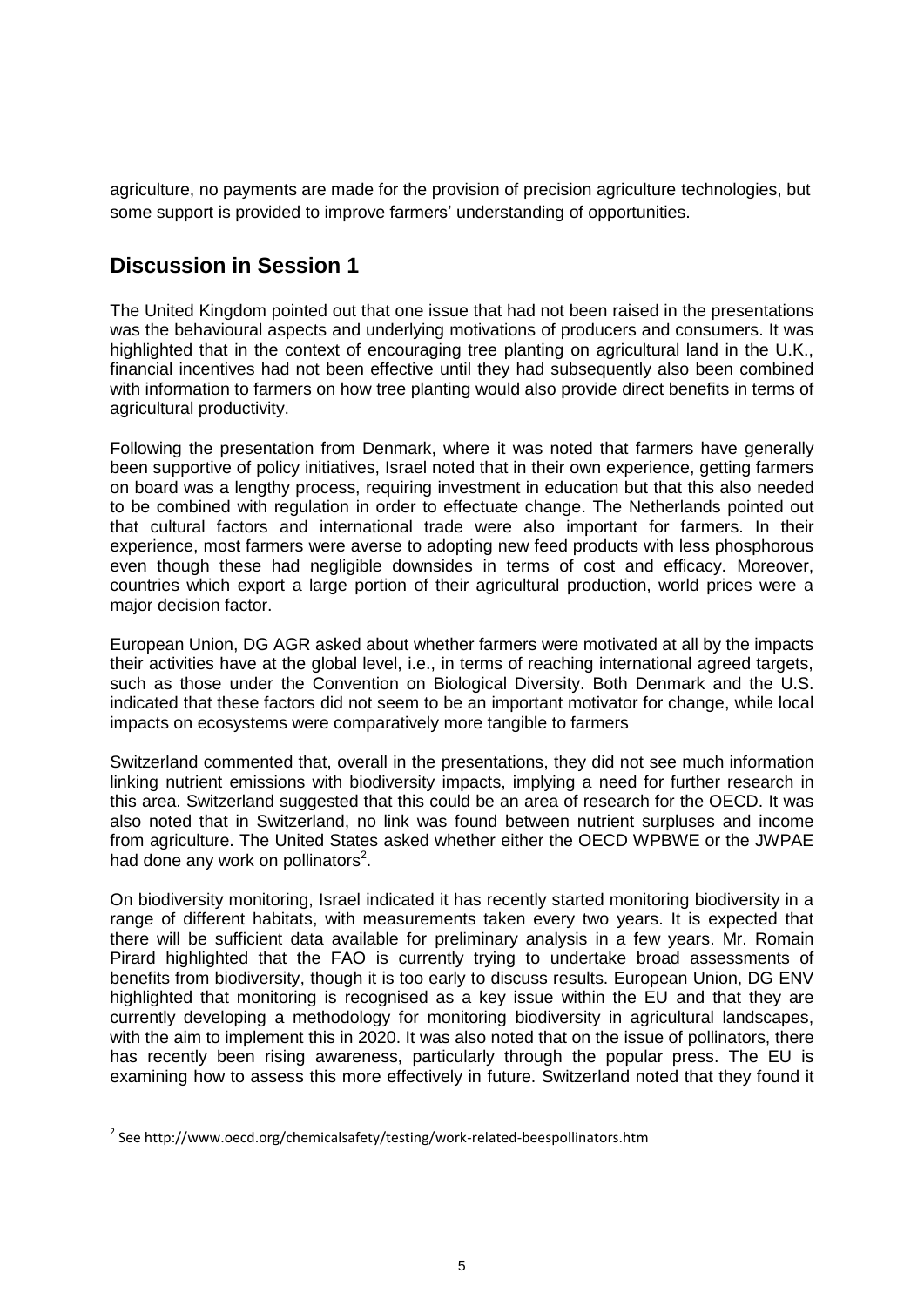useful to complete a biodiversity assessment within a programme specifically focussed on agricultural land.

# **Session 2: Climate impacts of agricultural practices and policy responses**

**Land use, greenhouse gas emissions and co-benefits.** *Professor John Porter, Copenhagen University, Denmark, and Montpellier University, France*, began by highlighting that energy, population and food interact within the agricultural sector to form a 'perfect storm'. These comprise a challenge on a scale that may not have been faced before, and contain complex interlinkages. Professor Porter noted that agriculture directly influences a large number of the SDGs (SDG 2, 3, 6, 7, 11, 12, 13 and 15 for instance) and that there may be no other sector more linked to the SDGs than agriculture. IPCC reports all generally suggest that climate change is likely to have a negative impact of food crops. There is a need to consider the total costs of climate change impacts, adaptation and mitigation in unison in order to more fully understand the tradeoffs between these considerations. He also discussed the use of identities to monitor GHG emissions from the agricultural sector, and the need for 'carbonomics' and a circular carbon economy.

**Soil carbon management for climate change mitigation and sustainable development in Japan.** *Masayasu Asai, Ministry of Agriculture, Forestry and Fisheries*, highlighted that Japan covers a wide range of climatic zones, indicating that a variety of measures are needed for climate change mitigation. About 40% of emissions are from rice cultivation, with another 40% also stemming from the livestock sector. Mitigation responses in Japan have included direct payments to farmers to encourage compost use, to change their fertiliser application process, and to prolong mid-season drainage (which reduces methane emissions while maintaining yields). The Japanese government has also supported actions through subsidies for compost production facilities. Mr. Asai also highlighted that Japan has monitored agricultural soils since 1979, including via large scale sampling and questionnaires regarding soil management practices. This has allowed the modelling of soil organic carbon and greenhouse gas emissions. The results show that increasing soil carbon can decrease  $CO<sub>2</sub>$  emissions, but increase CH<sub>4</sub> and N<sub>2</sub>O emissions. It is therefore necessary to combine mitigation policies for  $CO<sub>2</sub>$ , CH<sub>4</sub> and N<sub>2</sub>O. This reflects findings in other Asian countries.

## Q&A

United States asked whether there is data on the costs associated with the emissions reductions described. Mr. Asai indicated that while the information is not available, they are considered to be fairly low as the changes in management practices required are marginal. New Zealand asked whether the compensation for the extended drainage of the rice paddies was a compensation for loss in yields. The response was that it is not compensation for yield loss because it has little impact on yields.

**Effectiveness of agricultural GHG mitigation policies in the Netherlands.** *Elmar Theune, Ministry of Economic Affairs*, started by noting that the Netherlands is a small lowlying country. 50% of its area is used for agriculture and 12% is left for nature. Agriculture comprises 19% of Dutch exports – Netherlands is the second largest agricultural exporter in the world. With regard to mitigation responses, Ms Theune noted that emissions reductions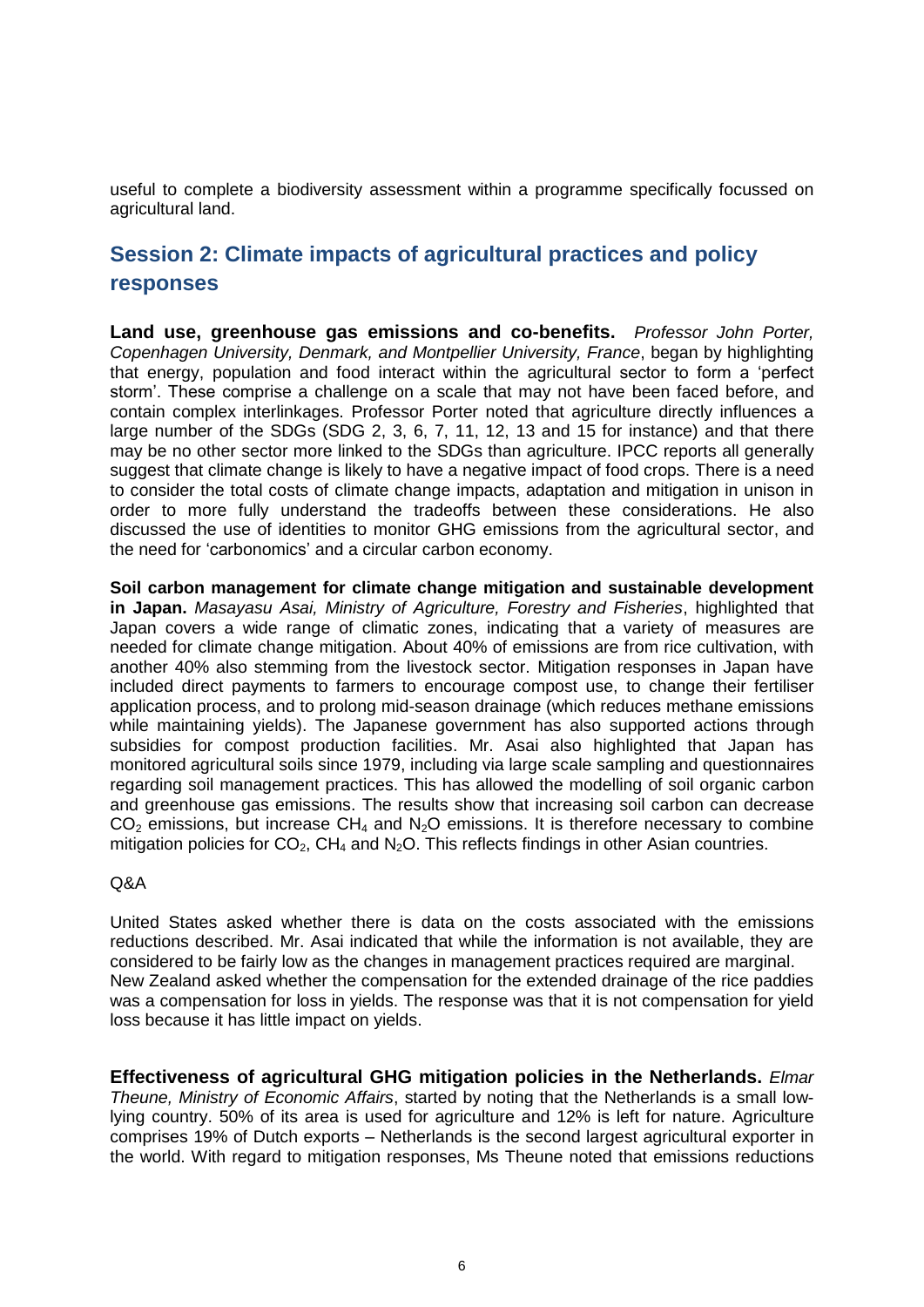in agriculture are complex relative to the energy sector since most emissions arrive from biotic processes (CH4 and N2O). Emissions from agriculture in the Netherlands have decreased over the last 25 years, mainly due to reductions in  $N_2O$  emissions from manure. On encouraging mitigation, the Netherlands relies on voluntary agreements. They also allocate money towards innovation and research, and encourage innovation though taxreductions and subsidies. In 2006, the greenhouse sector started producing electricity from Combined heat and power (CHP) (which now amounts to roughly 10% of gas demand and the production of 10% of the electricity at no extra  $CO<sub>2</sub>$  emissions). Emissions of N<sub>2</sub>O have been declining quite rapidly, largely due to changes in how manure is applied to the land.  $CH<sub>4</sub>$  trended down until 2002, but has remained steady since. It has been difficult to reduce rumen CH<sub>4</sub>. The Netherlands is currently working towards a new mitigation target in the agricultural sector. The 40% emission reduction pledged in Paris has been increased to a 49% reduction by the new government in October 2017; this may be increased to 55%, depending other efforts within the EU.

### Q&A

Ireland asked whether the Netherlands accounts for the cumulative impact of emissions relating to imported feed. Ms. Theune acknowledged indirect effects, but noted that accounting and therefore assessment of emissions is generally area based and. indirect emissions are not accounted for by the government yet. However there has been increasing concern regarding non-local impacts raised by individual industries wanting to minimise their carbon footprint.

**Agriculture's role in global GHG mitigation in meeting the below 2°C warming objective.** *Ben Henderson, OECD Secretariat*, provided an overview of direct emissions from the agricultural sector across developed and developing countries and highlighted that all of the growth in agricultural GHG emissions is occurring in developing countries, where the mitigation policy challenges are most acute. These challenges relate to measurement reporting and verification (MRV) and the need to balance mitigation with food security and development priorities. Agricultural GHG emissions were also shown to vary substantially by source in different countries. For example, emissions from enteric fermentation are especially important in Australia, the EU and Brazil. Different policy responses will therefore be needed in different countries in order to mitigate emissions from the agricultural sector. He also highlighted potential mitigation priorities and policy responses for a selection of countries, including the example of fire management to lower emissions from savannah burning in Australia, which was understood to produce substantial co-benefits. Other country examples included Brazil, Indonesia and the U.S.A.

## **Discussion in Session 2**

Ireland noted that agricultural mitigation of GHG emissions is a sensitive issue because of the links to food security, particularly in developing countries. Another challenge is the fragmented nature of emissions in agriculture. There are often many smallholdings in agriculture rather than few large companies as, for example, in energy. Policy makers must, therefore, weigh-up efforts against administrative burden. There are also likely to be challenges in monitoring and measuring of agricultural emissions.

Professor John Porter noted that forestry in Europe is sequestering very little carbon at present because it generally comprises older trees rather than those in their active growth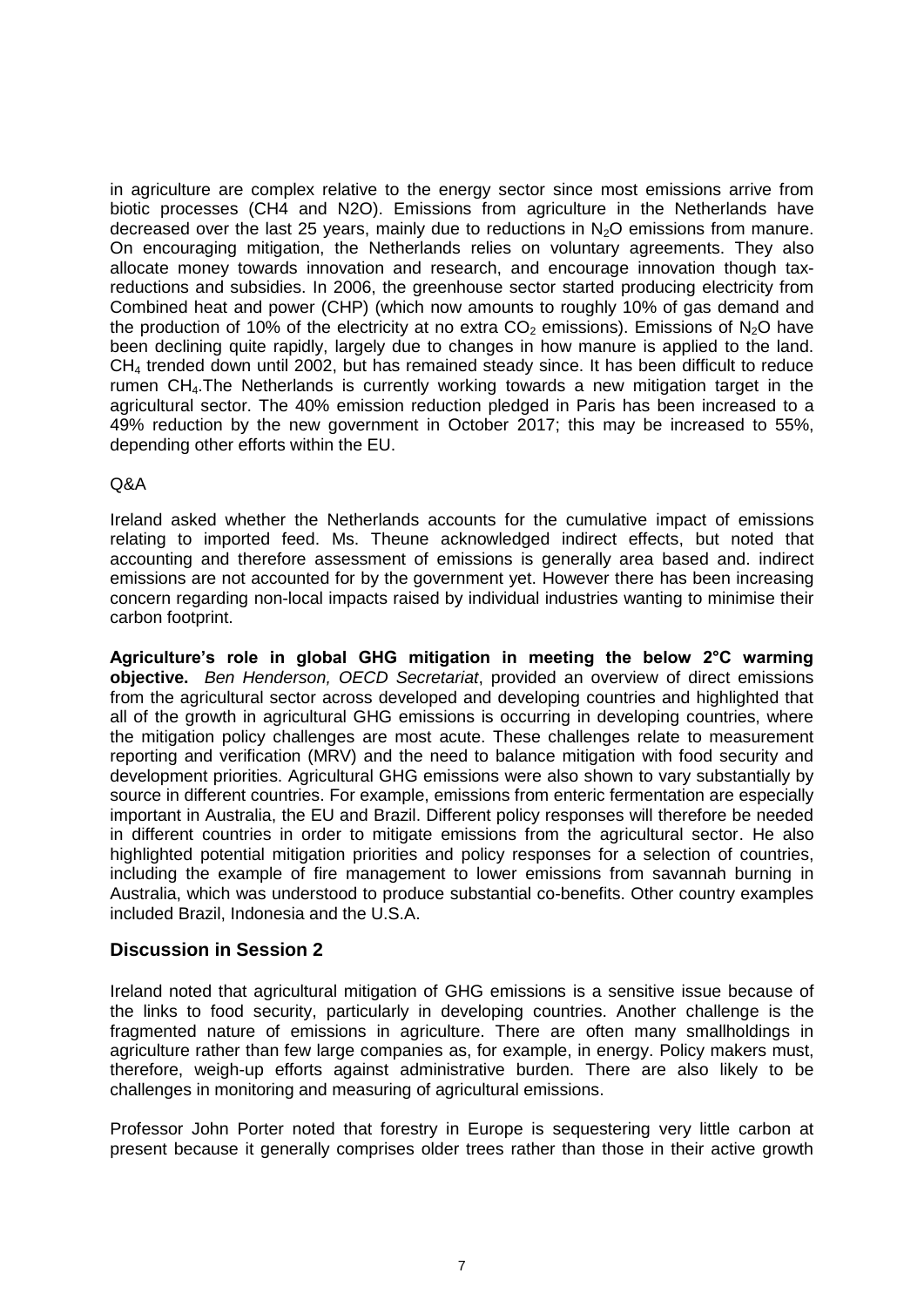phase. Arguably, what we need to consider is reforestation in order to take up *more* carbon in Europe.

Jenny Calder (OECD Environment Directorate) asked whether the Netherlands could share their experience on the effectiveness of awareness-raising programmes aimed at reducing meat consumption. The Netherlands responded that these programmes have not been particularly effective so far. For many years meat consumption was increasing, but this increase has been slowing down in recent years. The number of people that do not eat meat on a daily basis is increasing, which is a promising sign. However the Netherlands thinks it will be hard to reduce consumption further.

The United Kingdom asked whether it would be worth thinking of a more positive approach. For example, could the UK look at more timber framing for housing? Are there other sectors of the economy that agriculture could feed into? For example, could agricultural products replace some to the materials in industrial processes? And could this, in turn, reduce emissions in other sectors?

Austria noted that around the world a lot of traditional agriculture with low use of energy and other inputs is now transforming into new farming modes, and that we need to consider how technology can make this a more positive transition.

On the framework describing planetary boundaries, Chile noted that many are linked with agriculture. Chile also questioned the role that food waste might play in reducing emissions in agriculture.

On the importance of measuring agricultural emissions, New Zealand cited a recent workshop they facilitated which was focused on agricultural inventories and emissions, and suggested that this sort of activity could be very valuable. Professor John Porter noted that the use of both top-down and bottom-up measurement approaches would increase robustness.

The issue of carbon leakage was also raised. Ben Henderson (OECD Secretariat) noted that uncertainty regarding carbon leakage tends to be largest when we think about things like carbon trading. With emissions intensities declining over time and global population set to peak this century, we may yet see absolute reductions in many agricultural emissions this century. Sweden emphasised the importance of being aware of leakage links, particularly given that the objectives of the workshop relate to policy coherence and that the broader impacts of policies must be considered.

# **Session 3: Misalignments, trade-offs and synergies across biodiversity, climate change and agriculture**

**Integrating trade-offs and synergies into land use decision-making.** *Professor Ian Bateman, Land, Environment, Economics and Policy Institute, University of Exeter, U.K*, began by highlighting the need to take into account market values as well as non-market values in land use and agriculture. He noted the vast information resources in Europe, which allow researchers to look at the influence of many factors in determining land use. These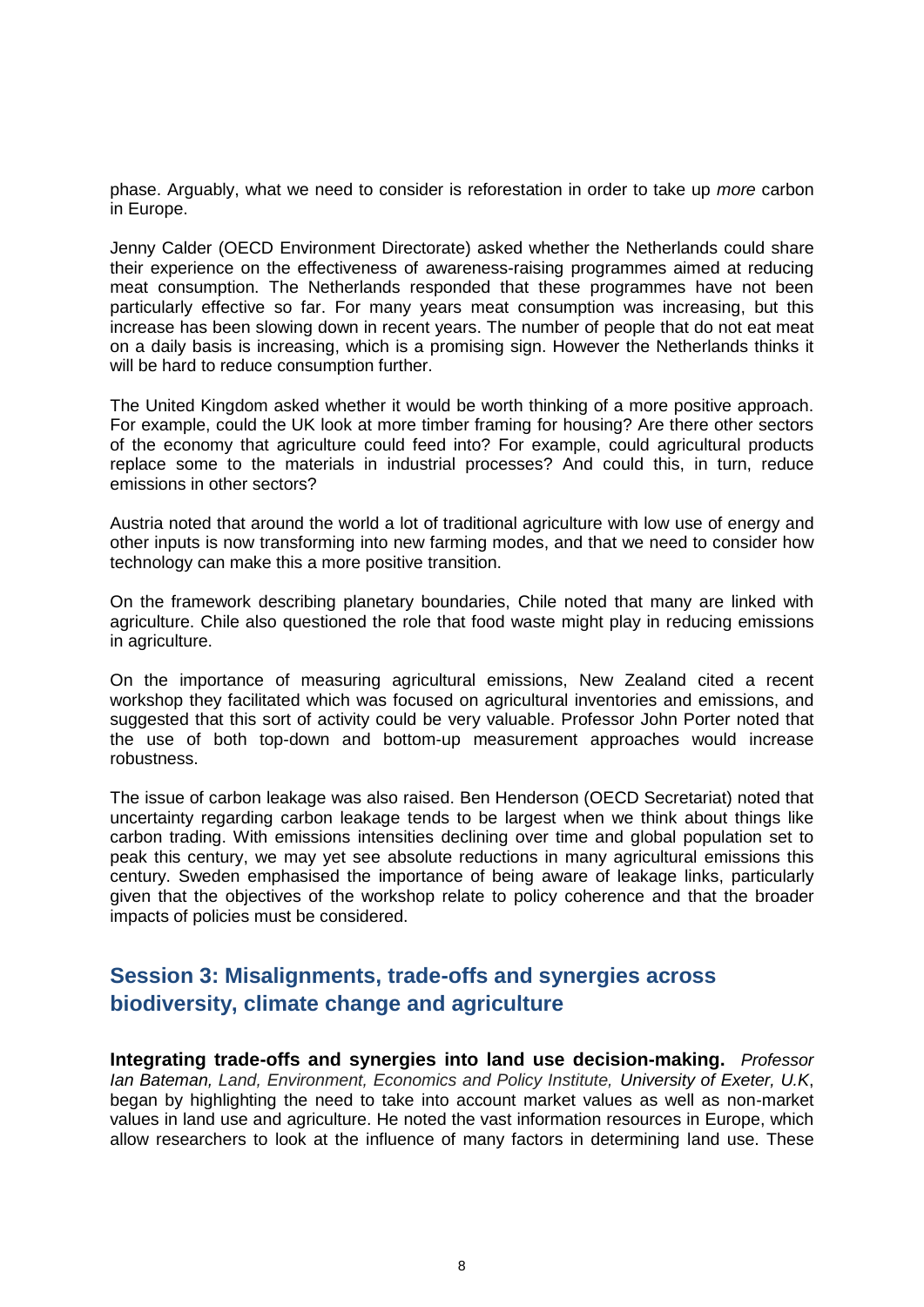resources allow the development of models that perform well and are able to closely simulate actual patterns of land use. Changes in land use over time are likely to have substantial impacts on nitrogen and phosphorous use, GHG emissions from livestock and GHG emissions for land. These will have major impacts on the environment, which can be modelled as well. The University of Exeter is currently developing a tool to test policy questions using all of the ecosystem values amenable to robust measurement. This tool will eventually be available online and free of charge. They are also developing a routine to 'optimise' land use focussing on these different values.

### Q&A

Denmark noted that the EU is currently working towards reforming the CAP, and remarked that this sort of tool would likely be extremely valuable in this process. Sweden asked whether it was possible to use the online tool to evaluate implications of different types of payments, and to have it available for taxpayers to explore. Professor Bateman replied that was one of the main objectives of the research. In response to The Netherlands' question regarding the parameters of the willingness to pay calculations relating to amenity value, Professor Bateman pointed out that the analysis looks at day trips in order to trace this. While other values clearly exist, they had included only those things that could robustly be quantified have been included.

**Agricultural productivity, climate mitigation, biodiversity and the example of agroecology in France.** *Aline Boy, French Ministry of Agriculture*, began by noting that in the past agricultural policy in France was segmented across a number of ministries. Recently a change to a cross-cutting, systemic 'whole farm' approach has been made. This necessitated policies that support the transition and encourage sustainable productive agricultural systems. Therefore, an overarching agro-ecological project combining economic, environmental and social performance at farm level as well as territorial level has been instituted. This has been given legal basis by the very first article of the new Law for the Future of Agriculture, Agrifood and Forest. In general, this mandates the consideration of environmental performance in new developments and regulation. The Ministry of Agriculture developed the main actions with stakeholders as well as 10 thematic action plans (such as the agro-forestry plan and the Ecopyto plans to reduce pesticide use, among others). This is a national project but it is also applied on a regional basis. Provisions under this include support to farmers to meet economic, environmental and social objectives. The agro-ecology project was based on research, innovation and training. Research organisations have been involved in expert training, and some themes are now being included in agricultural degrees. The project also addresses downstream consideration such as addressing food waste. Since 2014 an annual report has been published which includes a table of indicators based on observations of the impacts of policies, however it is too early to draw conclusive results from this yet.

### Q&A

Denmark asked whether a farmer wanting to go into agro-forestry would be funded by EU Common Agricultural Policy (CAP) or through domestic budgets. The response was that agro-ecology plan is cross cutting so it must be accounted for in other policies. The United Kingdom asked whether food waste was assessed on the farm or further downstream. Much food is wasted in the UK because of the expectation of perfect produce. Aline Boy responded that the same issue occurs in France and therefore the government is trying to address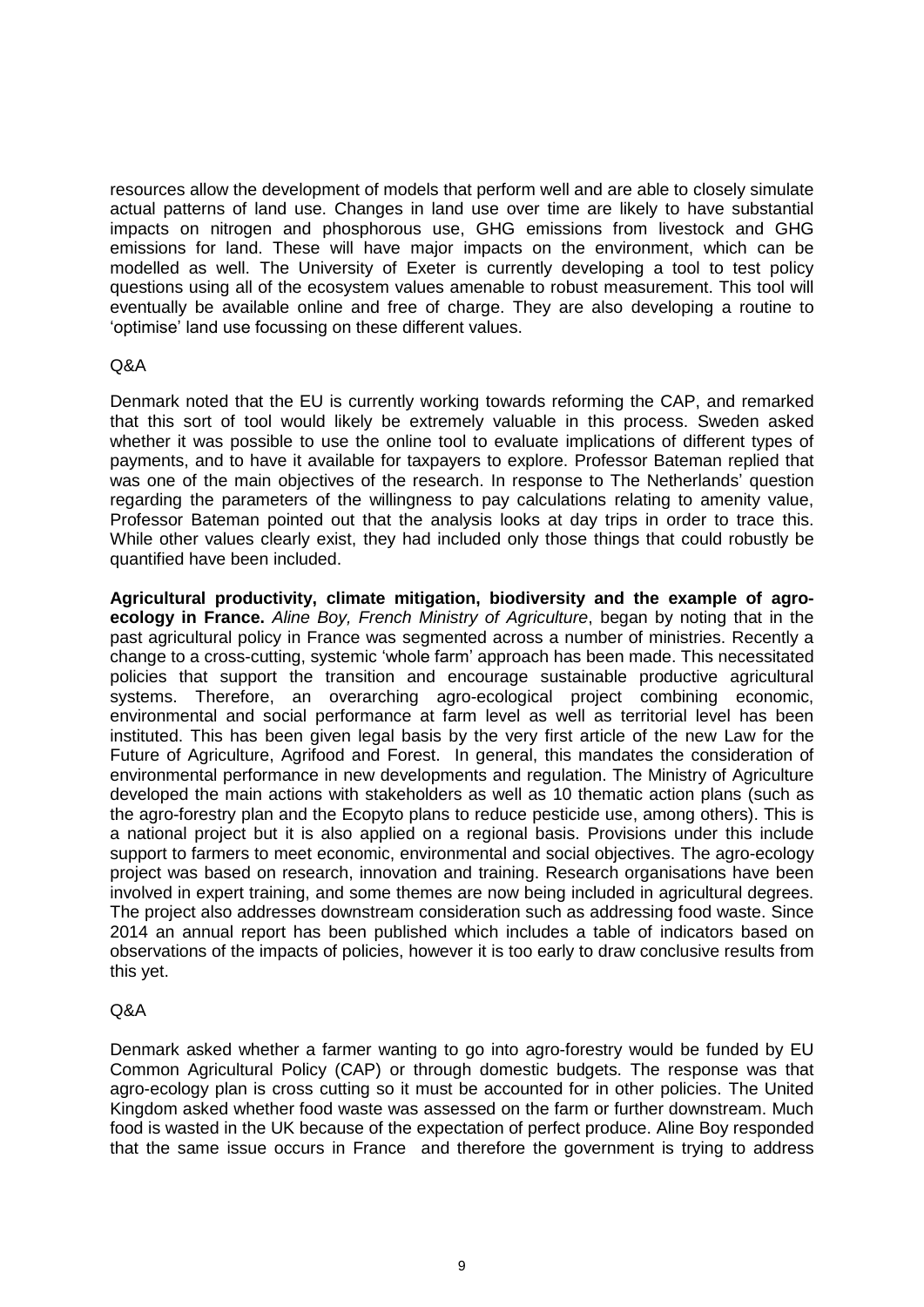both on farm waste and waste further downstream. For instance they are working with supermarkets to make restrictions in terms of 'ugly' fruits more flexible. Ireland noted that the plan seemed very similar to global efforts to achieve climate smart agriculture. New Zealand noted that there is much discussion at the FAO about agro-ecology, however given that definitions of this term vary between groups, asked what the French perspective is on the broader definition of agro-ecology. Ms. Boy responded that agro-ecological systems are based on full circle cycles; that they are looking at the triple gain: economic, social and environmental; and that the intent was to retain a broad definition to encourage broader partnership.

**Synergies and policy misalignments in Mexico relating to agriculture, climate and biodiversity***. Miguel Narvaez, Ministry of Agriculture, Livestock, Rural Development, Fisheries and Food*, highlighted that Mexico is a very large country, much of which is arid, and only 13% of land is used for agriculture. It is also one of the most biodiverse countries in the world. Agriculture contributes 12% of emissions. It is also the main user of water (75%), of which 50% is lost via waste. The Ministry for Environment and Natural Resources is in charge of environmental issues. The Ministry of Agriculture recently amended the agrarian law to include climate change considerations. Mexico has one of the largest examples of Payments for Ecosystem Services programme with environmental and biodiversity objectives in the world. The majority of Mexican farmers are smallholders, but there are some much larger operations. Agri-environmental policies engage both scales of farming. Among different programs regarding agriculture, climate and biodiversity, the MasAgro program was explained. A key consideration is that at all levels these policies need to make economic sense to the farmers.

### Q&A

European Union, DG AGR asked what prompted the change in Mexico's agrarian law, and how the efforts compare to those highlighted in the presentation by France. Miguel Narvaez responded that the most important change is that the collaboration between Ministries is working well. He indicated this may have been fostered by the momentum on environmental issues as a result of UNFCCC COP16 and CBD COP13 for biodiversity which were hosted by Mexico.

**Policy induced synergies and trade-offs between agricultural productivity, climate mitigation and adaptation, water quality and biodiversity**. *Jussi Lankoski, Agricultural Policy Analyst, OECD Trade and Agriculture Directorate*, presented a modelling approach which examined whether agricultural and agri-environmental policies are able to effectively address all policy objectives, or whether they entail trade-offs. The results show that all policy instruments create some trade-offs across policy objectives, but their performance differs greatly in this respect. A payment for green set-aside, a nitrogen fertiliser tax, and a carbon tax for soil emissions provide the fewest trade-offs (they only fail in terms of adaptation) while a decoupled crop area payment appears to provide more trade-offs than other instruments.

### Q&A

Ireland commented that the modelling of synergies and trade-offs seemed to be just crop based, and did not include livestock. Mr. Lankoski responded that the OECD is currently working to include livestock in the model.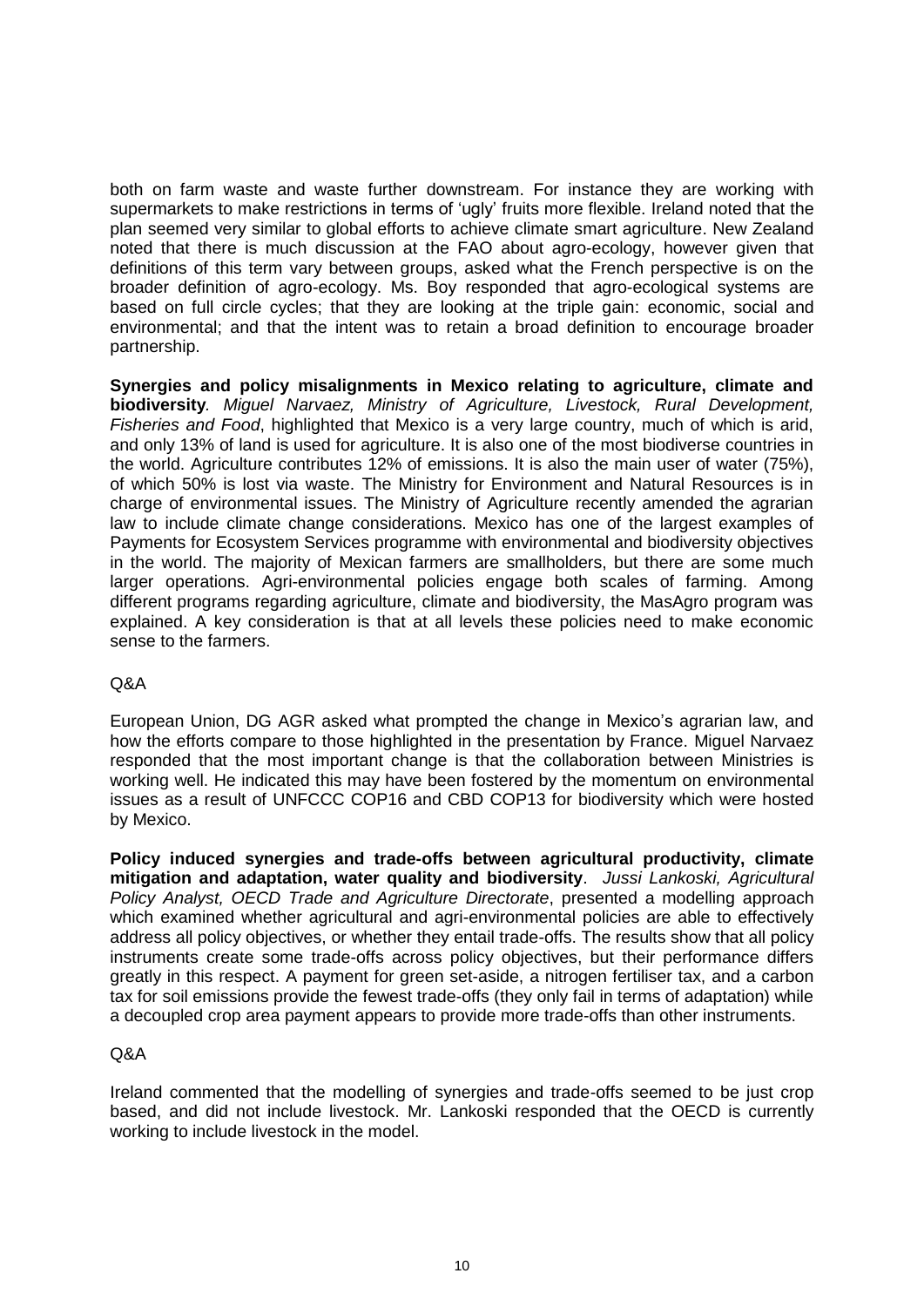**Policy coherence framework for climate, land use, ecosystems and food**. *Jane Ellis, Senior Climate Change Analyst, OECD Environment Directorate*, highlighted the interlinkages (both synergies and trade-offs) between the Sustainable Development Goals, the Paris agreement and the Aichi Targets under the Convention on Biological Diversity. She outlined some of the policy misalignments that have been identified in the literature as well as the 8 building blocks for a coherent national strategy for sustainable development, and discussed how this would be applied to the on-going OECD analysis on land use, climate mitigation, ecosystems and food.

# **Closing session: Reflections from the WPBWE Chair and JWPAE Bureau**

**Laure Ledoux**, *European Commission, and Chair of the WPBWE*, provided reflections on the workshop and highlighted relevant work underway in the European Commission. She highlighted that the links between biodiversity and agriculture in the EU have been stressed in two recent policy evaluations: namely the mid-term review of the EU biodiversity strategy to 2020 and the fitness check of the EU Nature Legislation (Birds and Habitats Directives). In both cases, the conclusions clearly point to the importance of better integrating biodiversity in agriculture. All indicators show that agro-ecosystems are worse-off in terms of conservation status.

She highlighted that 30% of the current Common Agricultural Policy (CAP) is earmarked for environment and climate objectives, and that there is a tracking mechanism for biodiversity and climate objectives in the EU budget, which show that 80% of all biodiversity funding comes from the CAP. In this context it is important to know whether this funding is effective. Several of the CAP measures contribute to both climate and biodiversity objectives, but are they always implemented in a way that maximises synergies?

The discussion on the post-2020 CAP has started, with a stakeholder consultation launched early this year, attracting many responses from a range of stakeholders (322,000 submissions). A large majority said that an important objective for the next CAP was to encourage farmers to play their part in tackling climate change and protecting the environment, protecting biodiversity, reducing soil degradation, and ensuring a more sustainable use of pesticides and fertilisers. These outputs will feed into the reflection on the next steps, including the proposals for the next Multiannual financial framework (MFF) in May 2018. Some elements of reflection were also put forward in the Commission's reflection paper on the future of EU finances, which recognised the current contribution of the CAP, but also that there is "room to further improve the performance of EU agriculture policy by putting more emphasis on incentivising farmers to deliver environment and climate public goods and services and that this would require more targeted and regionally adapted support measures.

Ms. Ledoux highlighted that these issues link closely with some of the presentations and discussions at the workshop. She indicated that we already have much information and that the existing evidence should feed into the discussions for the next CAP, and in similar processes in other OECD countries. Nevertheless, she noted that further work is clearly needed, and the OECD has real added value in examining these issues. Insights from the OECD workshop already identified some interesting issues for further work, including the need for better monitoring mechanisms to assess the effectiveness of policies; the need to